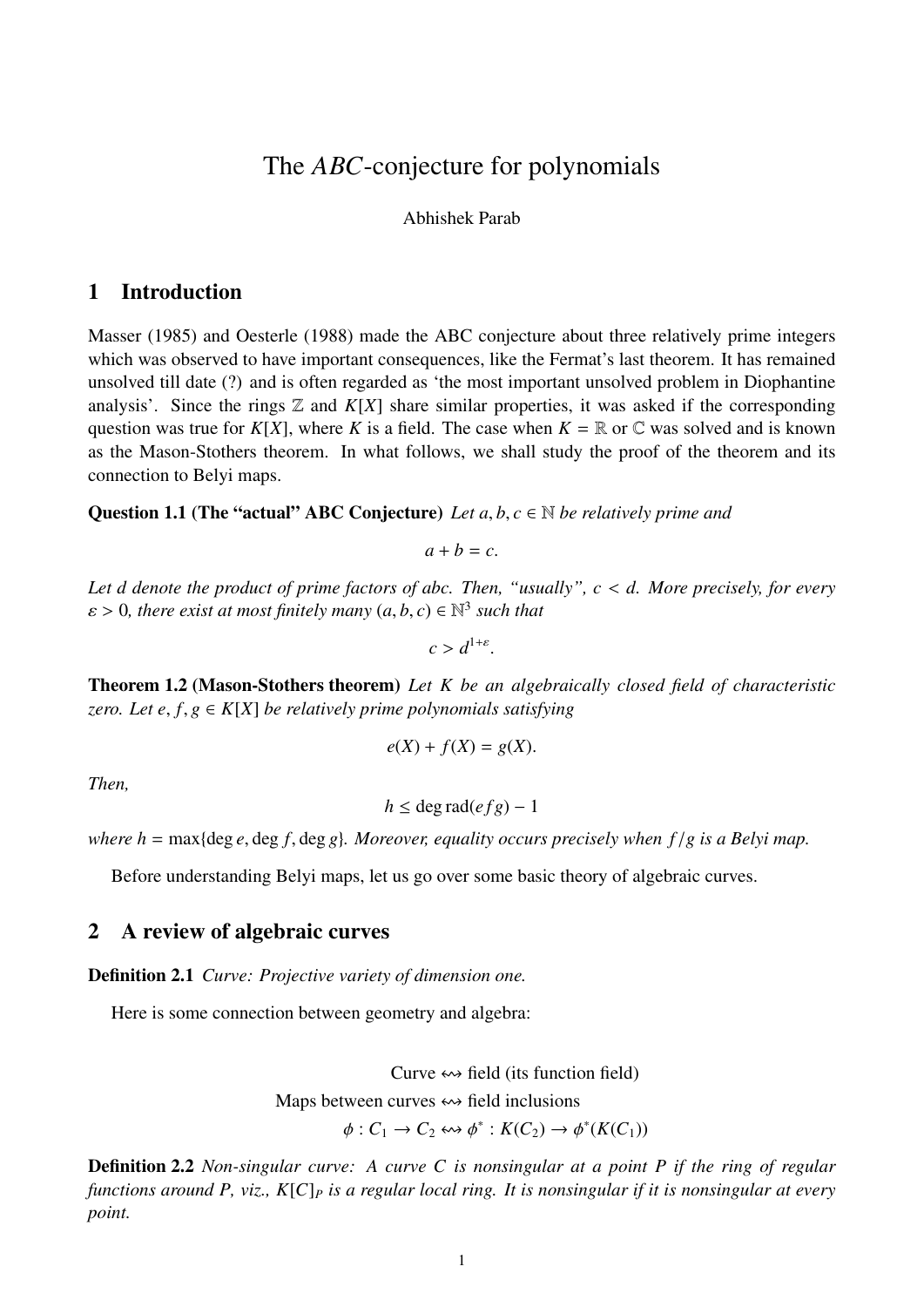Let  $\phi$  :  $C_1 \rightarrow C_2$  is a map of nonsingular curves.

**Definition 2.3** *Ramification index: The ramification index at a point*  $P \in C_1$  *(denoted by e<sub>6</sub>(P)) is the*  $n$ umber ord<sub>P</sub>  $\phi^*(t)$  where  $\phi^*: K[C_2]_{\phi(P)} \to K[C_1]_P$  is the map of local rings and t is the uniformizing *parameter at*  $\phi(P)$ .

**Definition 2.4** Degree of  $\phi$ : It is the degree of the field extension  $[\phi^*(K(C_1)) : K(C_2)]$ .

**Definition 2.5** *Branch point:* A *point*  $P \in C_1$  *is a ramification point or a branch point if*  $e_{\phi}(P) > 1$ *.* 

**Theorem 2.6 (Riemann Hurwitz formula)** Let  $\phi : C_1 \rightarrow C_2$  be a non-constant separable map of *smooth curves of genera g<sub>1</sub> and g<sub>2</sub> respectively. Then,* 

$$
2g_1 - 2 \geq (\deg \phi)(2g_2 - 2) + \sum_{P \in C_1} e_{\phi}(P) - 1.
$$

*Further, equality occurs in fields of characteristic zero.*

**Definition 2.7** *Belyi map: Let X be a curve. If*  $\phi$  :  $X \to \mathbb{P}^1$  *is a map of curves such that* 

*Branch Locus* ( $\phi$ )  $\subset$  {0, 1,  $\infty$ }

*then is said to be a Belyi map.*

Remark Using the Mobius transformations, one may choose any three branch points but its customary to take them to be  $\{0, 1, \infty\}.$ 

Theorem 2.8 (Belyi's theorem, 1979) *Let X be a connected nonsingular curve. Then the following are equivalent:*

- *1. X* is defined over  $\overline{Q}$ *,*
- 2. There exists a Belyi map  $\phi: X \to \mathbb{P}_{\mathbb{C}}^1$ .

**Remark** The converse (2)  $\Rightarrow$  (1) is due to Weil [1956].

### 3 Proof of *ABC* for polynomials

Theorem 3.1 (Mason-Stothers) *Let K be an algebraically closed field of characteristic zero. Let*  $e, f, g \in K[X]$  *be relatively prime polynomials and* 

$$
e(X) + f(X) = g(X).
$$

*Then,*

 $h \leq$  rad(*efg*) – 1

*where h* = max{deg *e*, deg *f*, deg *g*}.

*Further, equality occurs above precisely when*  $f/g$  *is a Belyi map for*  $\mathbb{P}^1$  *and*  $f/g(\infty) \in \{0, 1, \infty\}$ *.* 

**Proof** Set  $\phi = f/g$ . Then  $\deg \phi = [K(X) : K(f/g)] = h$ . Since at least two of *e*, *f*, *g* must have the same degree, we may assume that deg  $e = \deg f = h$ . Depending on whether  $\deg g = h$  or  $\deg g < h$ , we have the two cases viz.,  $\phi(\infty) \neq \infty$  and  $\phi(\infty) = \infty$  respectively.

We apply the Riemann-Hurwitz formula for  $\phi = f/g : \mathbb{P}^1 \to \mathbb{P}^1$ :

$$
2g_1 - 2 \geq (\deg \phi)(2g_2 - 2) + \sum_{P \in \mathbb{C}_1} e_{\phi}(P) - 1.
$$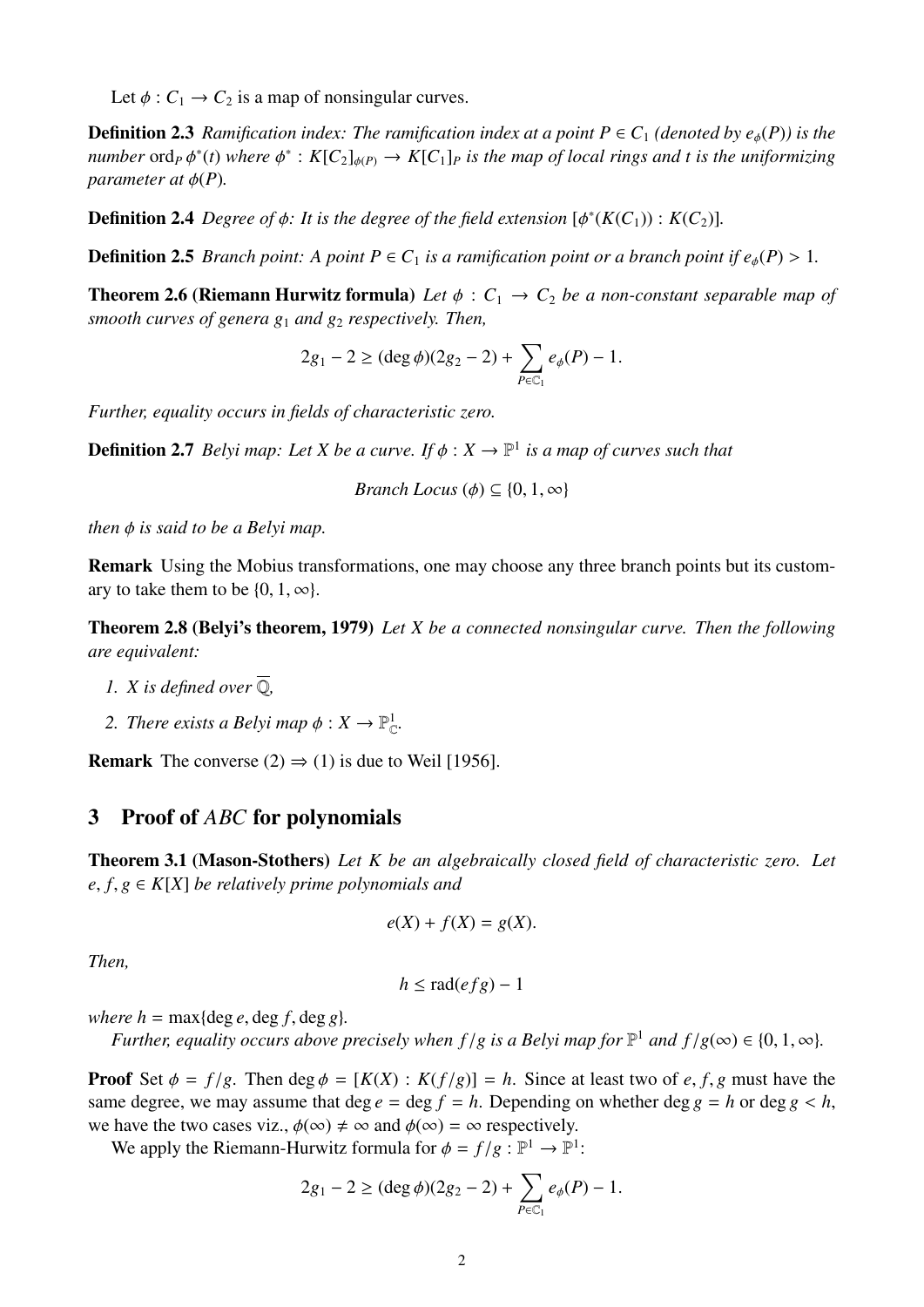Since equality holds over characteristic zero and the genus of  $\mathbb{P}^1$  is zero, this simplifies to

$$
-2 = -2h + \sum_{x \in \mathbb{P}^1} (e_{\phi}(x) - 1).
$$

The last sum is finite because all but finitely many points are unramified so  $e_{\phi}(x) = 1$  for almost all  $x \in \mathbb{P}^1$ . We split this sum as  $R_0, R_1, R_\infty, R$  where

$$
R_0 = \sum_{x \mapsto 0} \left( e_{\phi}(x) - 1 \right),
$$

and similarly  $R_1, R_\infty$ . *R* would then be the sum over the remaining points of  $\mathbb{P}^1$ .

$$
R_1 = \sum_{x \mapsto 1} \left( e_{\phi}(x) - 1 \right) = \sum_{x \mapsto 1} e_{\phi}(x) - |\phi^{-1}(1)|.
$$

Notice that  $\phi(x) = 1$  precisely when  $\frac{f(x)}{g(x)} = 1$ , i.e., when  $e(x) = 0$ . Thus points  $x \in \mathbb{P}^1$  with  $\phi(x) = 1$ correspond to roots of  $e(x)$ . That gives

$$
R_1 = \deg e - \deg \operatorname{rad}(e)
$$

$$
= h - \deg \operatorname{rad}(e).
$$

Similarly, if  $\phi(x) = 0$  then either  $f(x) = 0$  or  $g(x) = \infty$ . The latter corresponds to  $x = \infty$ . But

$$
\phi(\infty) = \begin{cases} \infty & \text{if } \deg g < h \\ \text{unit} & \text{if } \deg g = h, \end{cases}
$$

so that possibility can be ruled out. Thus,

$$
R_0 = \sum_{x \mapsto 0} \left( e_{\phi}(x) - 1 \right)
$$
  
= 
$$
\sum_{x \mapsto 0} e_{\phi}(x) - |\phi^{-1}(0)|
$$
  
= 
$$
\deg f - \deg \text{rad}(f)
$$
  
= 
$$
h - \deg \text{rad}(f).
$$

Finally, if  $\phi(x) = \infty$  then either  $g = 0$  or  $x = \infty$ . If deg  $g = h$  then  $\phi(\infty) \neq \infty$  so

$$
R_{\infty} = \deg g - \deg \operatorname{rad} g
$$

$$
= h - \deg \operatorname{rad} g.
$$

If deg  $g < h$  then  $\phi(\infty) = \infty$  so we have

$$
R_{\infty} = \deg g - (\deg \operatorname{rad}(g) + 1)
$$

$$
= h - \deg \operatorname{rad}(g) - 1.
$$

The extra contribution of 1 comes from  $x = \infty$  viz.,  $\phi^{-1}(\infty) = \deg \text{rad}(g) + 1$ .

Substituting these expressions in the Riemann-Hurwitz formula gives

$$
-2 = \begin{cases} h - \deg \operatorname{rad}(e) - \deg \operatorname{rad}(f) - \deg \operatorname{rad}(g) + R & \text{if } \deg g = h \\ h - \deg \operatorname{rad}(e) - \deg \operatorname{rad}(f) - \deg \operatorname{rad}(g) + R - 1 & \text{if } \deg g < h. \end{cases}
$$

But *e*, *f*, *g* were assumed to be coprime so  $rad(efg) = rad(e)$ .  $rad(f)$ .  $rad(g)$ . This gives

$$
R = \begin{cases} h - \deg \operatorname{rad}(efg) - 2 & \text{if } \deg g = h \\ h - \deg \operatorname{rad}(efg) - 1 & \text{if } \deg g < h. \end{cases}
$$